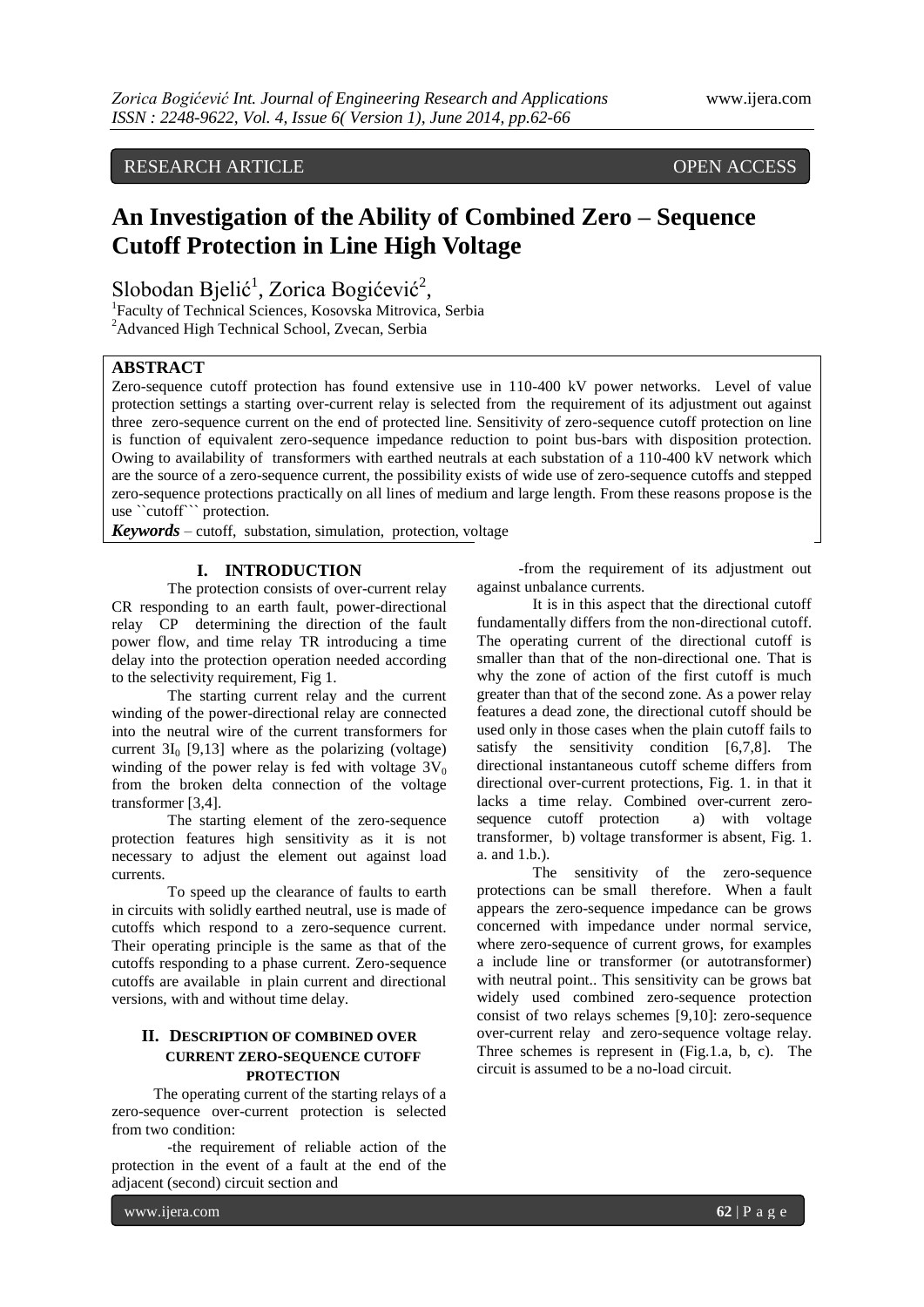

**Fig.1: Combined overcurrent zero-sequence cutoff protection a) with voltage transformer, b) voltage transformer is absent, c). shows some cases of equivalent zero-sequence circuit current flow in certain parts of the circuit.**

#### **II.I. CALCULATION AND ANALYSIS**

Fig 1.c, shows some cases of equivalent zero-sequence circuit current flow in certain parts of the circuit. The operating current of the directional zero-sequence cutoffs are adjusted out against current  $3I_{0max}$  in the event of an earth fault (phase to ground or two-phase to ground fault) Line L on the busbars of the opposite substation (point) K according to the expression similar. It is assumed to include two transformer  $(PT_1, PT_2)$  with neutral point and current is:

$$
I_{op.pr.A} = k_r 3I_{0.\text{max}} \tag{1}
$$

 $I_{0.\text{max}}$  – maximum value of flowing zero-sequence current inside a line in considere transient conditions service substation in the event of an earth fault (phase to ground or two-phase to ground fault) line L on the starting busbar in point K and where  $PT_2$  transformer is include (conditions of maximum current).

When is used combined zero-sequence cutoff protection bay diagram 1.a a) with voltage transformer and two relays: current relay CR and voltage relay VR it is necessary selected value of operating voltage relay of zero-sequence voltage VR to relation ( because  $Z_1, Z_2$  – are parallel connection):

$$
U_{op.pr.A} = k_{VR} 3I_{0.\text{max}} \frac{Z_1 Z_2}{Z_1 + Z_2}
$$
 (2)

 $Z_1$ ,  $Z_2$  – zero-sequence impedance power transformers  $(PT_1, PT_2)$  in equivalent scheme zerosequence, Fig.1.c).

The current operating of the current relay zero-sequence CR, represent in Fig. 1.a.,b. bay part a) it is needed from condition are adjusted out against current  $3I_0$  in the event of an fault (phase to ground or two-phase to ground fault) Line Lon the busbars of

the opposite substation (point) K according to the expression similar and assumed it is off duty one transformer, exemple  $PT_2$  with neutral point.

$$
I_{op.pr.A} = k_r 3I_{0.\text{min.out putPT2}}.\tag{3}
$$

 $I_{0.\text{min.out putPT2}}$  – maximum value of flowing zero-

sequence current inside a line in considere transient conditions service substation in the event of an earth fault (phase to ground or two-phase to ground fault) line L on the starting busbar in point K and where  $PT<sub>2</sub>$  transformer is off duty (coditions of minimum current).

Estimation of combined zero-sequence cutoff protection can by made with comparation under transient condition of a minimum value current and of a maximum value current in a fault scheme.

If a value operating current combined zerosequence is considere from relation (3) small concerned magnitude operating current zerosequence is considere from relation (1) should be coordinated so that the opera ting currents with sensitivity voltage relay  $k_{vr}$  combined zero-sequence protection. It is clear ,under transient condition of maximum value of current in bouth equivalent schemes on a combined zero-sequence cutof protection the operating current of current relay and operatin voltage of voltage relay thei have equal sensitivity. The operating curren t of a current relay and operating voltage of a voltage relay calculate from one equivalent scheme (under transient conditions where are include both transformers [2,3,4].

Under transient conditions of minimum value of current the sensitivity of voltage relay is bigger, bay relation (4),

$$
\frac{k_{SV}}{k_{SC}} = \frac{3U_0 \cdot I_{op. pr.A}}{U_{op. pr.A} 3I_0} =
$$
\n
$$
= \frac{3I_0 Z_1 I_{op. pr.A}}{3I_0 \cdot I_{op. pr.A} \frac{Z_1 Z_2}{Z_1 + Z_2}} = \frac{Z_1 + Z_2}{Z_2}
$$
\n(4)

Under transient conditions of minimum value of current the voltage relay have  $(Z_1+Z_2)/Z_2$ time selectivity then current relays, bay circuit equivalent Fig. 1. c.

# **III. EVALUATION OF THE DIFFERENT COMBINED ZERO-SEQUENCE CUTOFF PROTECTION**

The operating principle of protection is simple and reliable, which enables circuits with two-end supply to be protected selectively. A combination of combined cutoffs protection with a directional overcurrent protection provides a protection which in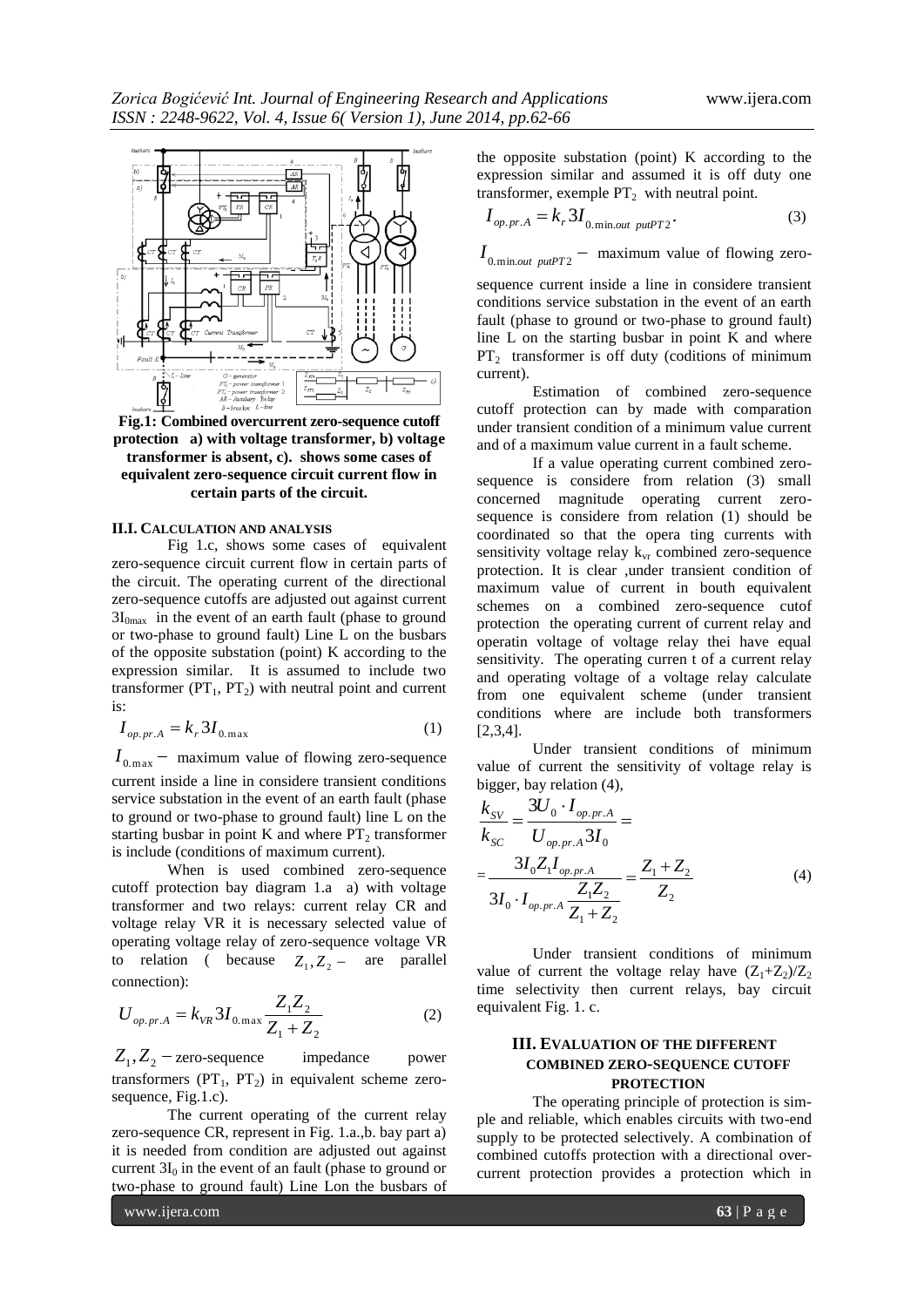many cases provides fairly fast clearance of faults and sensitivity. Analyze and the service practice shows that the combined protection functions reliably [11,12,14].

The disadvantages of the protection are:

-long time delays, near the sources of supply in particular;

-insufficient sensitivity in circuits with large loads and relatively small fault current multiples;

- a dead zone in the event of three-phase faults;

-the possibility of the incorrect choice of the direction with the voltage circuit, feeding the power-directional relay, being damaged.

The directional over current protection is widely used as the main protection in networks up to 35 kV with two-end supply. In 110- and 220-kV networks, the classic directional overcurrent protection finds its application as a back-up protection, but sometimes, when combined with a cutoff, as the main protection.

The selection of operating current  $I_{op.pr}$  according to the first requirement is made in the same way as for the over current protection, proceeding from the considerations set forth , by formula [1,3,4]:

$$
I_{op.pr} = \frac{k_{sal}k_{st}I_{mah}}{K_{rst}}
$$
\n(5)

The maximum value of current  $I_{\text{max}}$  should be determined from the most severe but possible in service conditions. In ring circuits and in radial circuits with two-end supply (see Fig. 2.a and b) maximum loads develop on the lines upon disconnection them. For instance, if line  $L_{II}$  is disconnected in the circuit shown in Fig. 2..b, the load current on line  $L<sub>I</sub>$  reaches its maximum.

In this case, the phases of the voltages applied to the protection are distorted and therefore the power-directional relay can close its contacts enabling the protection to operate even if the power flow is towards the busbars of the substation. According to the second requirement the operating current of the protection is derived from the formula:  $[2,3]$ , :

$$
I_{op.pr} = k_{saf} I_{h.ph} \tag{6}
$$

where  $I_{h,ph} = I_{ld} + kI_{sh-c}$  [3,4], and safety factor  $k_{\text{sat}}$  is taken as 1.15 to 1.30 depending on how accurately the value of  $I_{h,ph}$  is evaluated.. Taken as the final value of  $I_{op,pr}$  is the greater magnitude derived from expressions (5) and (6).

As for protections in a circuit with small earth fault current (where  $I_{h,ph} = I_{ld}$  ) and protections in a circuit with solidly earthed neutral which are interlocked in the case of earth faults, the operating current of starting relays is selected

according to the first requirement only, i.e., by formula (5).

To provide selectivity, the sensitivity of the protections operating in one direction should be coordinated so that the operating currents grow as the power source is approached. Such coordination prevents the non-selective operation of the protection in the event of a fault current close in value to the operating currents of the protections. The aforesaid is illustrated by Fig.2.b. When a fault appears near the feeding busbars at point  $K_1$  the ratio of fault currents  $I_{K_A}$  and  $I_{KB}$  is inversely proportional to  $I_{KA}$  and  $I_{KB}$  is inversely proportional to impedance  $\overline{z}_{K1'}^{\text{}}$  and  $\overline{z}_{K1}^{\text{}}$ , i.e.,



**Fig. 2. Calculation of over current cutoff on parallel lines. Design schemes for selection of operating current of zero-sequence cutoffs on parallel lines (a, b, c) and nature of current**  $I_{01}$ **variation in the case of fault on parallel line L<sup>2</sup> disconnected on one side (d)**

Consequently,, the operating current of a directional overcurrent cutoff is adjusted out against fault currents flowing from the busbars of the substation.

Under these conditions the impedance of operative line  $L_1$  is reduced by mutual inductance due to current  $I_{02}$ , which involves an increase in design current  $I_{01}$  and voltage. Three schemes is represent in (Fig.2.c). (see simulation Fig.4.a,b,c).

Certain combinations of reactances  $x_0$  of parts of the network under consideration may be responsible for a maximum current rise in line  $L_1$  not due to a fault on the busbars at point  $K_1$  but on the parallel line at point K when this line is disconnected on one side (Fig.2.c). (see simulation Fig.4.a,b,c.)

Although the fault at point  $K_2$  is more distant than that at  $K_1$  current  $I_{01}$  in line  $L_1$  may now happen to be greater in value due to a change of' current flow in the parallel branches of the network because of a reduction in the impedance of line  $L_1$ caused by the strong mutual inductance from line  $L_2$ . Figure 2.d shows current  $I_{01}$  and full current  $I_{ok}$  at the point of a fault plotted against the location of the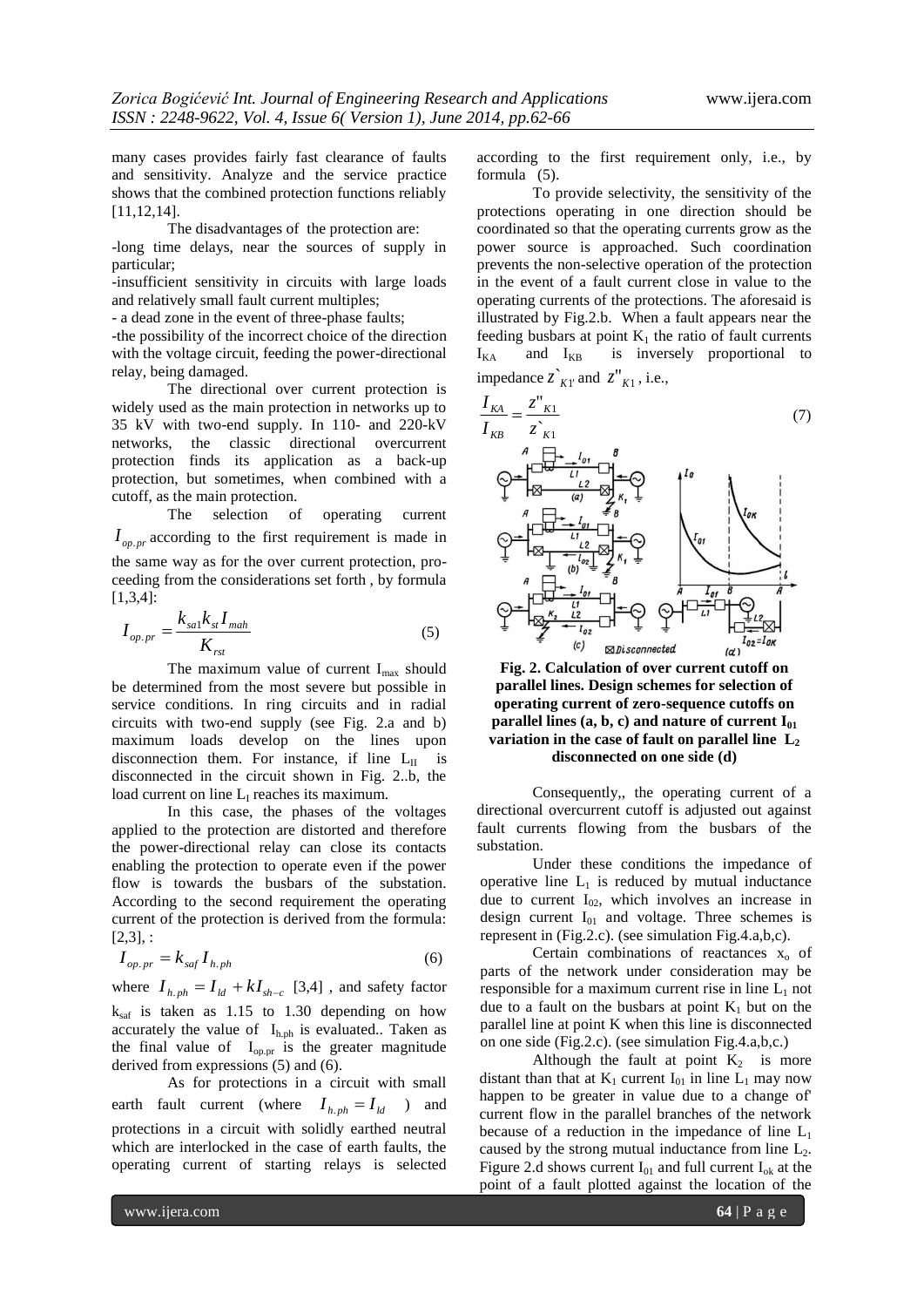fault  $I_{0cal}$  is represented by the greater of the obtained values of  $I_{01}$  . Zero-sequence currents should be calculated for that kind of an earth fault wherein their value is greatest.

It is known from the fault current calculation theory that with equal total positive- and negativesequence reactances of the equivalent circuit  $\left[ x_{1\Sigma} \leq x_{2\Sigma} \right]$  current  $I_0^{(1)} \geq I_0^{(1,1)}$  if  $x_{0\Sigma} \geq x_{1\Sigma}$ .

After calculation and correlation of  $x_{0\Box}$  with  $x_{1\Box}$  we find the calculated form of the fault (singlephase- or two-phase-to-earth faults).

## **IV. ANALYSIS OF THE SIMULATION RESULTS**

The Distributed Parameter Line block implements an N-phase distributed parameter line model with lumped losses. The model is based on the Bergeron's traveling wave method usedb y the Electromagnetic transient program (EMTP) [2,5].

The breaker block implements a circuit breaker where the opening and closing times can be controlled either from an external Simulink signal (external control mode), or from an internal control timer (internal control mode). The arc extinction process is simulated by opening the breaker device when the current passes through 0 (first current zero crossing following the transition of the Simulink control input from 1 to 0). Specifies the number of phases, N=3, of the model.

Specifies the frequency used to compute the modal resistance R, inductance L, and capacitance C matrices of the line model. The resistance R per unit length, as an N-by-N matrix in ohm/km. For a 2 phase or three-phase continuously transposed line, you can enter the positive and zero-sequence resistances  $[R_1 R_0]$ . For a symmetrical six-phase line you can enter the sequence parameters plus the zerosequence mutual resistance  $[R_1 \ R_0 \ R_{0m}]$ . For unsymmet rical lines, you must specify the complete N-by-N resistance matrix. The inductance L per unit length, as an N-by-N matrix in henries/km (H/km). For a symmetrical line, you can either specify the Nby-N matrix or the sequence parameters. The capacitance C per unit length, in farads/km (F/km). For a symmetrical line, you can either specify the Nby-N matrix or the sequence parameters. For a 2 or 3 phase continuously transposed line possible positive and zeo sequence  $(C_1, C_0)$ . The line length, in km. (100km).

**Measurements:** Select Phase-to-ground voltages to measure the sending end and receiving end voltages for each phase of the line model. Multi-meter block in model to display the selected measurement during the simulation. This model does not rep- resent accurately the frequency dependence of RLC parameter of real power lines, because of skin effects in the conductor and ground, the R and L matrice

exhibit strong frequency dependence, causing an attenuation of the high frequencies.

#### **Example of simulation influence parallel line I and II.**

The psbmonophaseline.mdl illustrate as a 100 km line connected on a pu(1), 50 Hz infinite source The line deenergized and reenenrgized after 2 cycles.The simulation is performed simultaneously with the distributed parameters line block in Fig. 3.



**Fig. 3: The receiving end voltage obtained with distributed Parameter Line block. Phase (deg) 0, The influence phase (A) line I on phase (A) line II, closed Breaker 1 and 2**



**Fig. 4. a) Phase (deg) 0, simulation of influence phase (A) line I upon phase (A) line II, open Breaker 2 , AI-yellow, AII-pink., b) Phase (deg) +120, simulation of influence phase (A) line I upon phase (B) line II, open Breaker 2. A- pink, B yellow, c) Phase (deg) +120, simulation of influence phase (A) line I upon phase (C) line II, open Breaker 2. , A- pink, C yellow.**